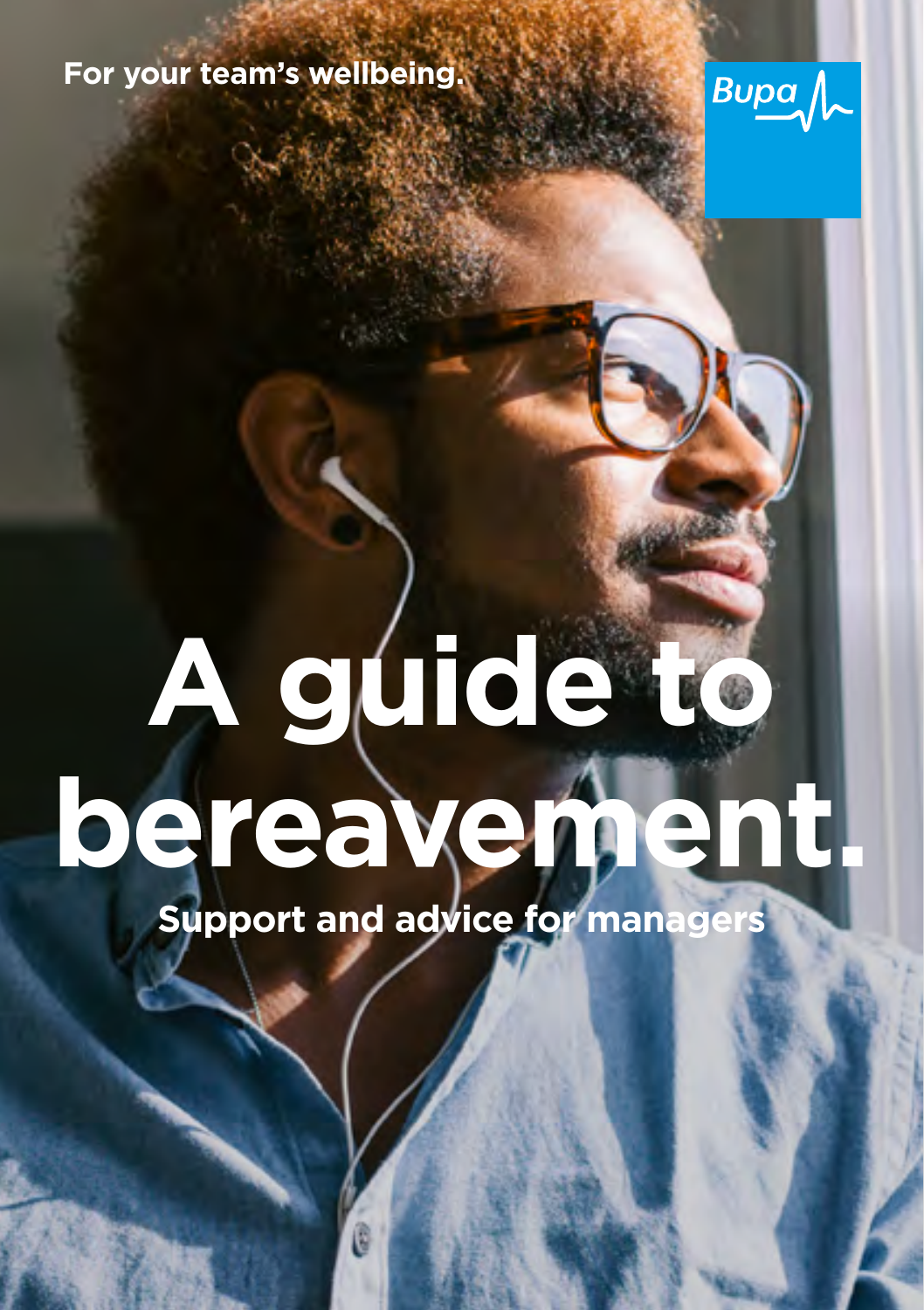## **wellbeing during bereavement Caring for your team and your own**

We all deal with difficult situations in different ways. but we want you to know that you're not alone. In this guide we share some resources and practical advice for supporting your team and colleagues who may be dealing with grief.

The guide also provides advice on caring for yourself which is fundamental to being at your best so you can lead your team through difficult times.

## Coronavirus (COVID-19)

At this time, you may be facing higher incident rates of bereavement amongst colleagues or experiencing this as a manager for the first time.

This guide, along with our **COVID-19 hub**, is where you'll find all of our wellbeing support and guides to support you, your colleagues and their families.

## **Contents**

- 3 Supporting your team: recognising the stages of grief
- 5 The five stages of grief: what to be aware of
- 6 Supporting your team with the loss of a colleague
- 6 COVID-19
- **9** Talking to someone about a bereavement
- 10 Creating a supportive workplace
- 12 Caring for yourself
- 14 Key contacts

## **Supporting your team: recognising the stages of grief**

## We all deal with grief in different ways

Your team need to know that they're not alone. As a manager it's helpful to remember that there are stages of grief and people will go through them at different speeds. It's also important to note that the stages are not necessarily a linear process – individuals can go back and forwards. Knowing this will help your conversations with them.

Detailed information on the five stages of grief is on the next page.

#### Recognise that there are different types of losses

Your team may be experiencing the loss of a loved person or their loss could relate to loss of a relationship, job, health or home.

## Loss impacts in different ways

How a person grieves will depend on many factors including the relationship that they had with the person who died.

## It's important to let people deal with it the best way they can

There's no right or wrong way to grieve. Nobody can tell anyone what they should be feeling. You can signpost them to support but try not to tell them what they should be feeling or doing.

Advise them to give some time and attention to acknowledge their feelings. Some people find it beneficial to write down their thoughts and feelings as a way of being able to express them, some find it easier to speak about them, and others by getting creative. Only the individual knows what feels right for them.

## During the grief process, individuals may behave out of character

For example, a normally outgoing person may withdraw from social settings, or a usually calm person may react angrily. This can be part of the grieving process for some people, so it's important that colleagues don't judge or criticise seemingly uncharacteristic behaviour.

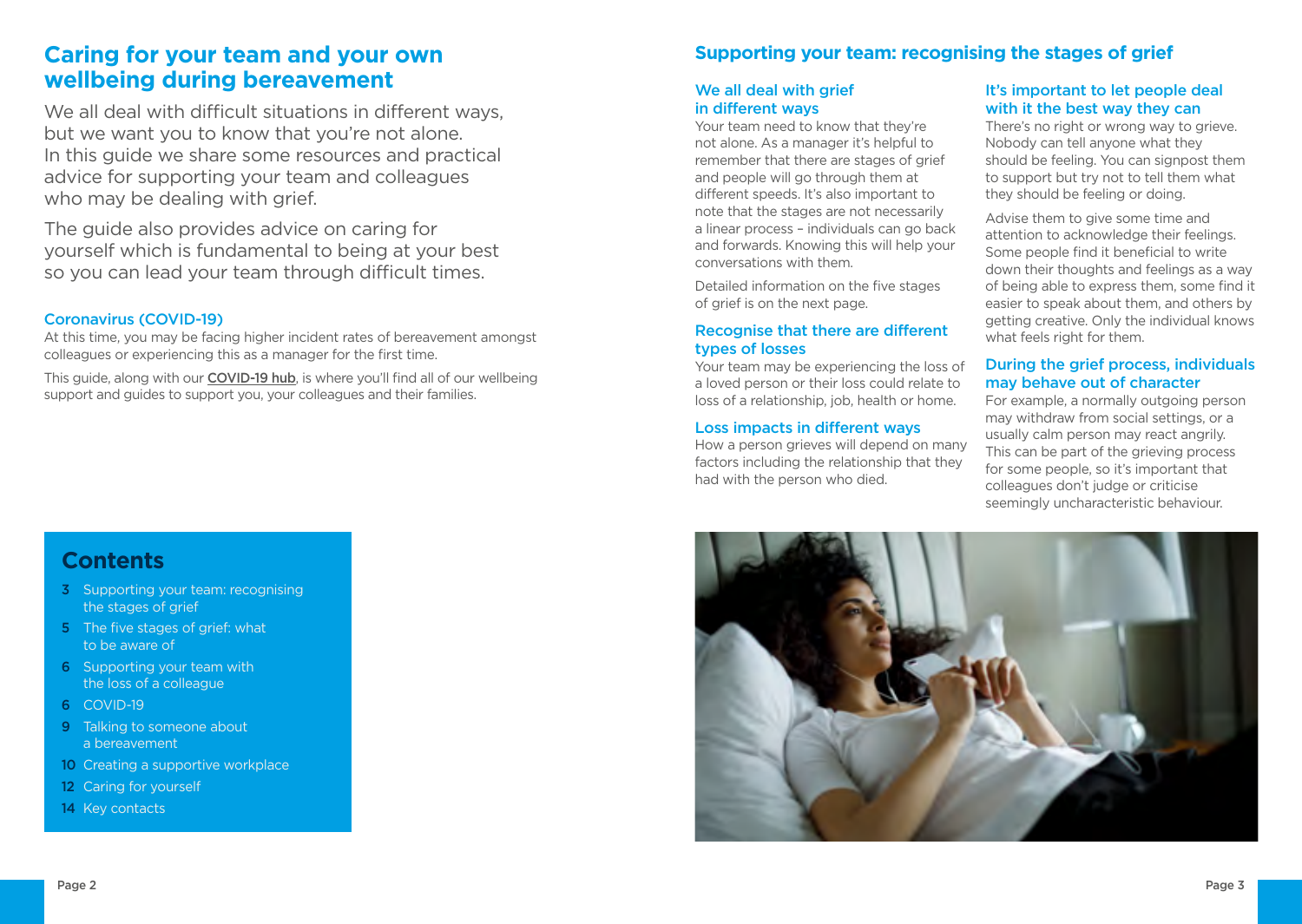

# The five stages of grief: what to be aware of

The five stages of grief describe how people emotionally come to terms with their loss. It's a tool to help us frame and identify what we may be feeling. But they are not to be literally understood as discrete 'steps' or 'stages' on some linear timeline of grief; not everyone goes through all of them or in the described order and some people move forward then back.

## Denial

Denial for many (not all) is the first of the five stages of grief. It helps us to emotionally survive the loss. In this stage, the world becomes meaningless and overwhelming. Life makes no sense. We are in a state of shock and denial. We go numb. We wonder how we can go on, if we can go on, and why we should go on (people may feel a sense of futility and hopelessness).

We try to find a way to simply get through each day. Denial and shock help us to adjust to and cope with the emotional enormity of the loss and make the feelings more bearable. An initial response of denial can therefore help us to 'pace' our feelings of grief.

#### **Anger**

Anger is a necessary stage of the healing process. We may be angry with the person who left us, or we may feel angry with ourselves. We might find ourselves shouting at people or showing irritation at everything from minor inconveniences to significant let downs.

This stage can happen at any time, even after going through a period of acceptance. The benefit of the grief stages is that they help you deal with the loss and move on. Anger can energize you to do just that.

#### Bargaining

At some point, we may find ourselves trying to reclaim what we have lost. This stage helps us cope with loss. People often promise God they'll live a better life if the tragedy is undone. Bargaining is a stage that sometimes brings up uncomfortable discussions that don't go anywhere.

#### Depression

We may feel unsafe and cry often. We might notice changes in appetite or sleep patterns. We might have unexplained aches and pains. This stage can occur in a breakup, following the death of a loved one, or any other loss, but it s a situationally triggered depression that may soon pass naturally as you move toward acceptance.

## Acceptance

We understand what we have lost and recognise how important that thing or person was to us. We no longer feel angry about it, and we are finished with bargaining to get it back. We are ready to start rebuilding our life and invest in other attachments and relationships.

Complete acceptance brings peace, but often, this stage is never complete. Instead, we might feel sad during death anniversaries or angry when we feel life would work out so much better if we just had that thing or person with us now. When we accept the loss fully, we have psychologically adjusted to and navigated the emotional stages of the grief optimally.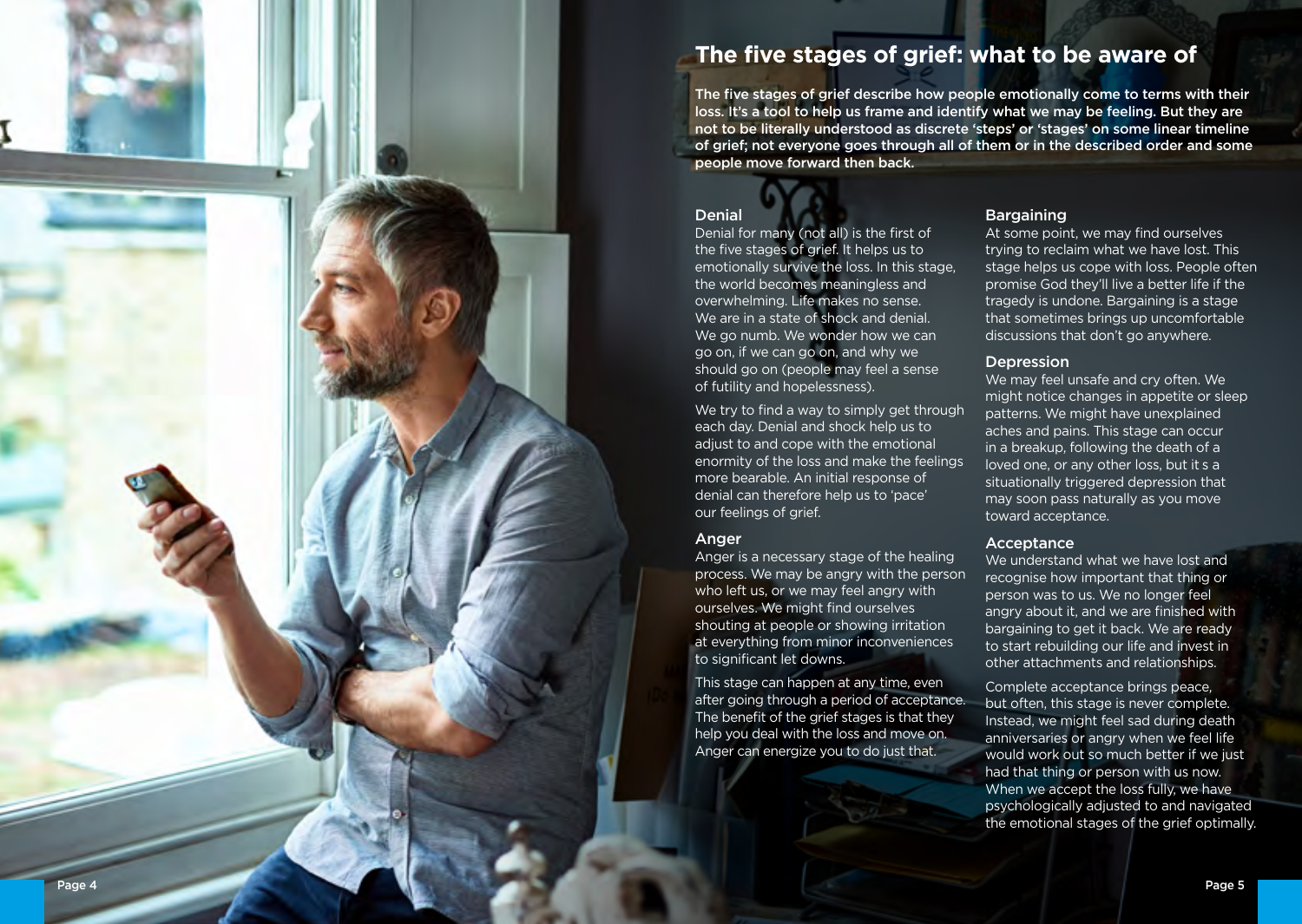## **Supporting your team with the loss of a colleague**

If you're dealing with the death of a team member, you'll need to consider the impact on the wider team and yourself. Please take a look at page 12 for more on self-care.

It's not always easy to detect when a colleague is struggling with grief, but here are some things to look out for:

| <b>Productivity</b>                                                                                                          | <b>Changes in behaviour</b><br>or demeanour                                                                                    | <b>Physical</b><br><b>indicators</b> |
|------------------------------------------------------------------------------------------------------------------------------|--------------------------------------------------------------------------------------------------------------------------------|--------------------------------------|
| Change in the person's<br>working patterns, for<br>example, frequent absence,<br>lateness or needing to<br>finish work early | Conduct out of character<br>with previous behaviour                                                                            | Fatigue/sleep<br>disorders           |
| Reduced quality and<br>quantity of work, for<br>example, missing deadlines<br>or a drop in usual<br>performance standards    | Changes in behaviour, for<br>example becoming anxious,<br>aggressive, depressed and<br>tearful                                 | Substance abuse                      |
| Spending a large amount<br>of hours working                                                                                  | Worried about family<br>members for no reason or<br>even worried about being<br>away from children and<br>other family members | Decreasing<br>appetite               |

## **Collective grief**

Some members of your team may not have lost anyone personally, however, they may still be affected by feelings of grief. This is due to a collective grief that we have experienced as a country due to COVID-19. These losses are equally valid and it s normal to grieve for a ' collective loss.



## **COVID-19**

Due to COVID-19, there have been tens of thousands of deaths in the UK. It's possible that your colleagues will have lost a family member, partner, friend or co-worker.

There have been restrictions placed upon us which can significantly impact the way your colleagues are able to grieve or process their loss.

It s important to be mindful that this can increase the psychological impact of the loss on your colleagues and adversely infuence their ability to move through the stages of grief.

You may find that colleagues losing loved ones in challenging circumstances have been bereaved suddenly and without much warning, eg they may have been unable to have personal contact or have been unable to visit their loved one in hospital or say goodbye.

it s not possible to follow important The COVID-19 restrictions mean that they may have also been unable to attend the funeral for their loved ones and have been unable to comfort family members in person. These restrictions can also mean cultural and religious ceremonies.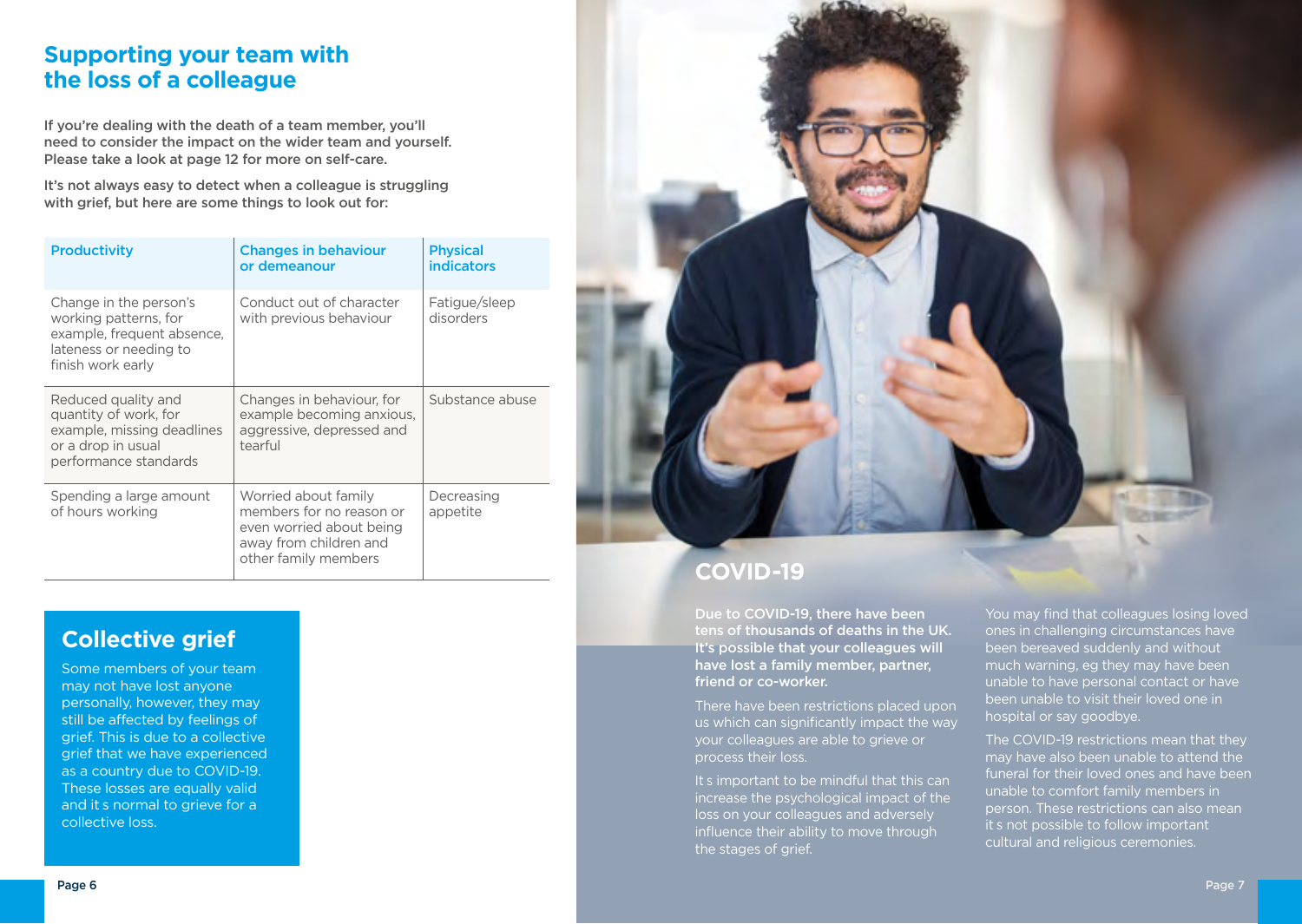

## **Talking to someone about bereavement**

Talking to someone who is grieving can be diffcult. You might be worried about saying the wrong thing and making things worse or be unsure what to say at all. But, your support could really be experienced as helpful (people who are grieving often confrm that the worst thing someone can say is nothing). Knowing what to say to a colleague who is bereaved is often hard. However, it's important that as a manager you do speak to your team member. Try to use an empathetic manner to make them feel supported and less anxious.

## Here are some things you can do:

- **EXPLACES** your condolences
- **EXEC** encourage them to take some time off (refer to your compassionate leave and bereavement policies)
- $\blacksquare$  ask them how they would like you to keep in touch and when the best time for you to contact them is. Remember, they may not want to be contacted much, especially during the first few days
- $\blacksquare$  ask them if they're open to being contacted by other colleagues
- $\blacksquare$  ask them what information they would like you to share with their colleagues

#### Be prepared for them to be upset and tearful. Allow plenty of time and space for them to speak. Encourage them to look after themselves and signpost to key contacts and services for support.

#### What not to say

- How are you doing?
- $\blacksquare$  They're in a better place
- I know how you feel
- $\blacksquare$  Be strong

## What to say instead

- $\blacksquare$  It's tough for you right now
- $\blacksquare$  I'm sorry you're suffering
- $\blacksquare$  I can imagine how you're feeling
- $\blacksquare$  I'm sorry that you are going through this

## **Preparing for a conversation**

- Choose an appropriate place and time
- $\blacksquare$  Think about confidentiality
- Don't make assumptions
- $\blacksquare$  Make sure you are aware of your company's compassionate leave and bereavement policies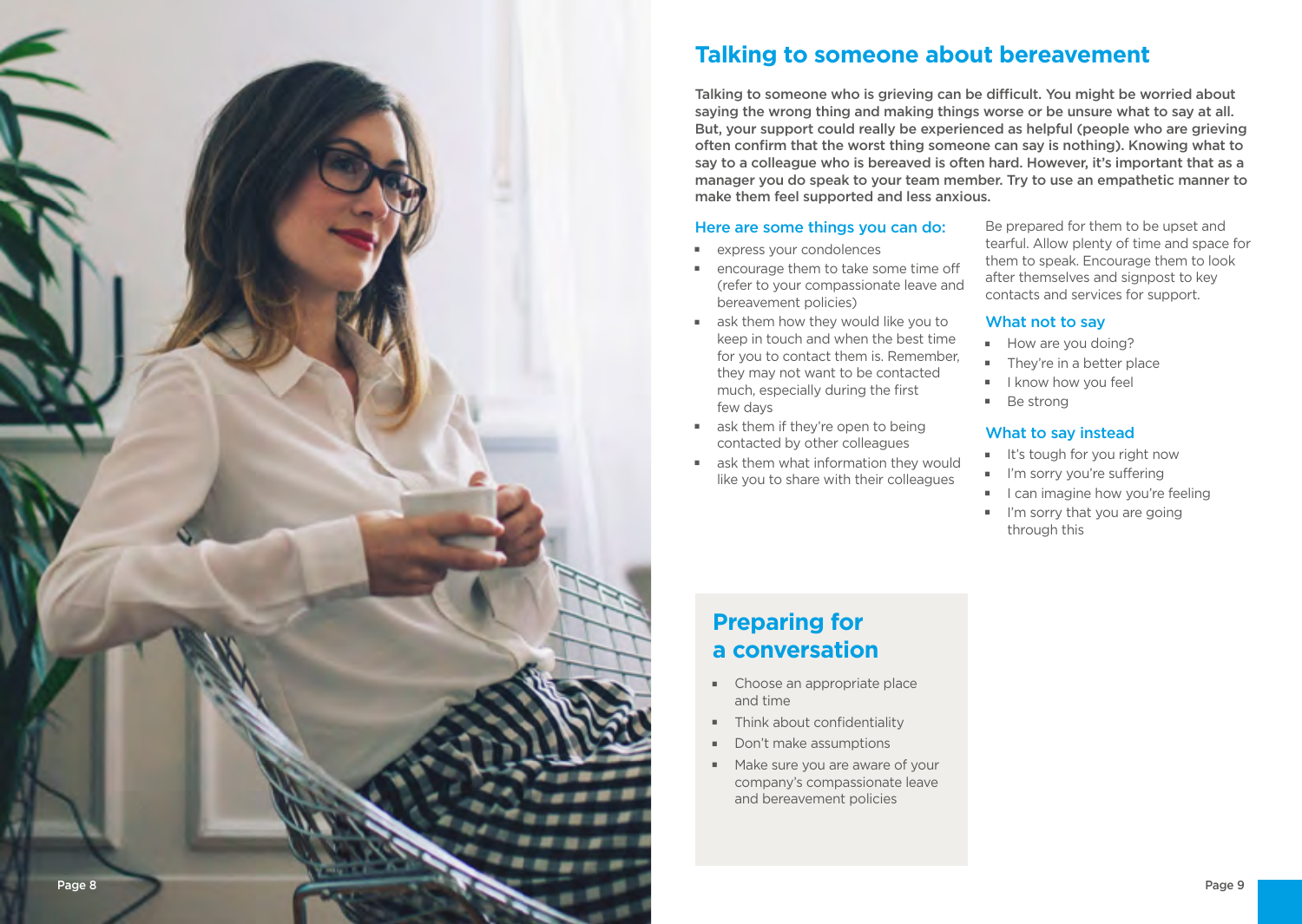## **Creating a supportive workplace**

## Create a safe space to talk

It's important to create a safe environment at work where employees can openly express their emotions without fear of judgement. Try to create opportunities for individuals to speak in confidence about their grief experiences and remind them of all the support available, whether that's face to face or virtually (when face to face isn't possible).

Be aware of the role of work in the coping process. For some people, work is an important coping mechanism. It can be a distraction, especially in the early stages of grief – some people fnd that it provides some normality, a sense of achievement and routine. Work can be an important anchor for some people when other areas of their life feel out of control.

It's especially important for managers to understand that a quick return to work doesn't mean it's 'business as usual'. Limit your expectations of these individuals and don't assume that they'll be able to perform at the same level straight away.

Individuals grieve at different speeds and in different ways. It may be weeks, months or even years before an individual is able to perform at the level they once did.

Encourage colleagues to sustain their social connections and maintain contact with people who they regard as sources of social support, whether they're colleagues or from outside work.

This means:

- connecting often, either face to face or virtually (when face to face isn't possible)
- **F** remembering to share positive news in your life when you do connect. This includes having conversations with others about shared interests, including nostalgia for shared positive experiences in the past and continuing to participate in social media groups around common interests (sport, music, flm, television etc.) taking time to consider how to support colleagues who may be more vulnerable

#### How to support colleagues

Your employees can also feel like family members, therefore it's important to understand the need to balance professional values and obligations with the needs of family life. Decisions in these situations can be challenging.

Make sure you are aware of company policies around compassionate leave and bereavement policies, including absence and pay.

Current policies may need to be adapted to refer to parental bereavement pay and leave. Where employers don't have these policies in place, the new statutory provisions will apply automatically.

The role of a manager is not to deal with the grief itself but to make it clear through the company guidance that employees will be supported and to outline what help is available.

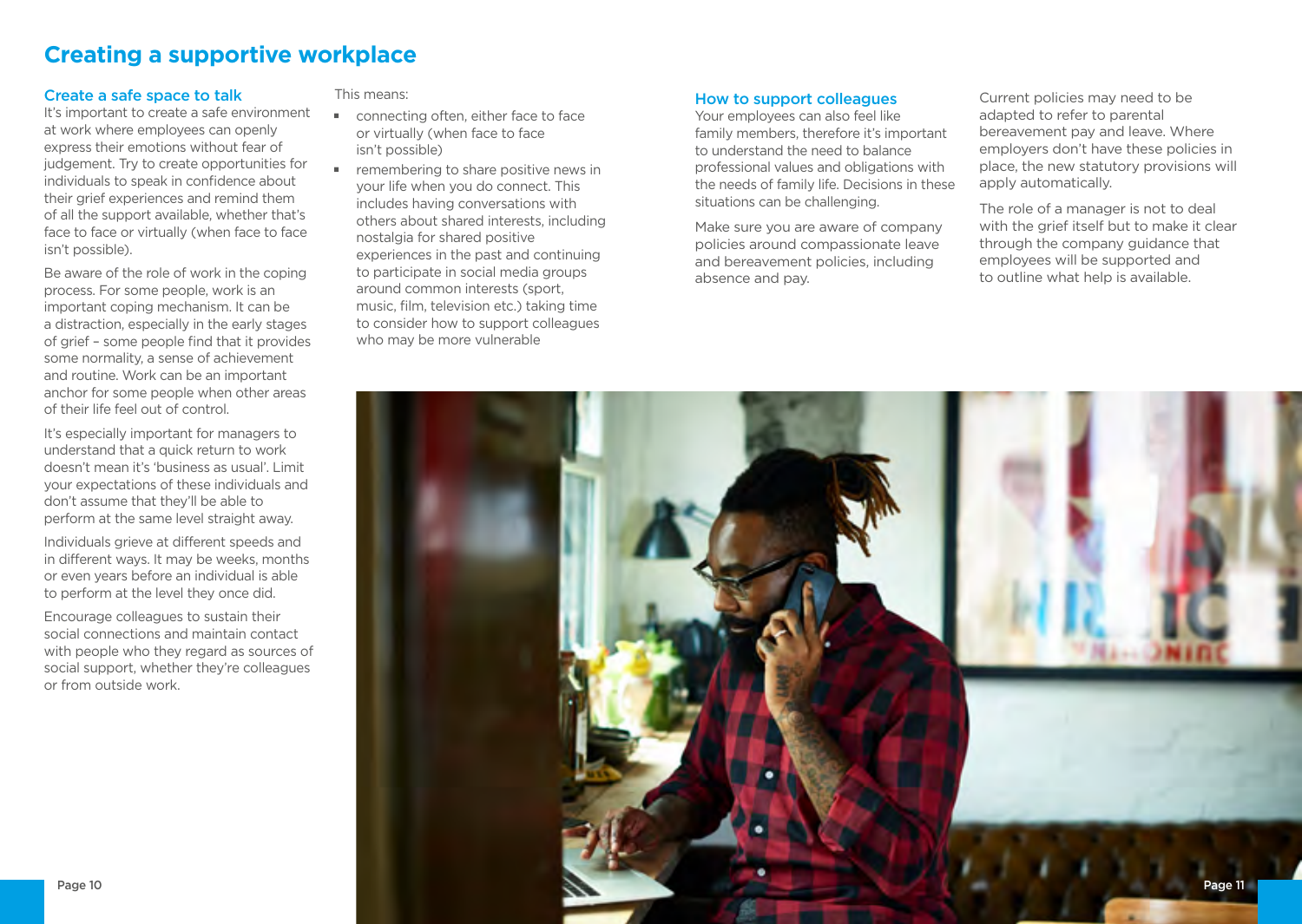## **Caring for yourself**

It's natural to feel a whole range of emotions during such an unprecedented time and it can be diffcult supporting someone dealing with bereavement.

Some days will be better than others for all of us. This is a time to practice being kind to yourself and to others.

#### Identify and use your support network

As well as family and friends, think about your wider work network, particularly people you trust and feel comfortable sharing your thoughts and feelings with.

Consider setting up check-ins with these people and use social media and technology to stay in touch. Remember, it's okay to ask for help from your manager.

#### Keep connected to your colleagues

Most likely, they're experiencing some of the same feelings that you are. Share your story with them and ask them to share theirs with you. It helps to remember that we are all in this together.

 $\blacksquare$  At times like these, showing each other that you care can be demonstrated in the smallest of ways, by suggesting time for a chat, for example. The smallest of things can make all the difference to someone's day.

## Take breaks

Leaders need to model good self-care and demonstrate the importance of rest and recovery to the team.

- $\blacksquare$  When you step away from work, truly step away. Appoint someone you trust to assume the leadership role and understand that it's okay to take a break from your emails.
- $\blacksquare$  Make sure that the person covering for you knows that whilst you might not be checking emails, you can be available on the phone if needed.
- Be disciplined in this and others in your team will get the message that adequate personal rest is a priority.

## Prioritise self-care

Taking care of your own emotional health as a manager will give you a head start in managing the difficult circumstances you may face. You'll know best about what works for you to keep you feeling well. Focus on whatever helps you and make time for these self-care activities where you can – you may feel guilty, but doing something that helps you to 'come down a gear' for even five or ten minutes can make a big difference in how you're feeling and give you more energy to help others. Be patient with yourself too.

Make a start by watching our self-care webinar. Here are a few more ideas on how you can take care of your physical and emotional wellbeing:

#### exercise

We know how busy you are so finding time for exercise might not feel like a priority right now, but exercise is not only good for your physical health, it also helps to manage anxiety and stress levels.

This **article** gives you some advice on how you can fit even a small amount of activity into your day by getting creative with your routine.

#### nutrition

It's important to have regular meals, to try and stick with healthy options and not to turn to comfort and convenience foods to keep you going. Try to make sure you have your five a day and remember to keep hydrated.

With normal routines out of sync, you might find yourself drinking more alcohol than usual. If you would like more information on this, you can speak with a nurse or GP or visit:

#### alcoholchange.org.uk

#### sleep

Make sure you are getting adequate rest and, as much as possible, maintain a consistent sleep schedule. Take brief self-care breaks when needed throughout the day. Here are some resources that could help:

sleep podcast

sleep tips

sleep recovery toolkit

## **Need more information and tips?**

Learn about self-compassion

Watch our wellbeing webinars

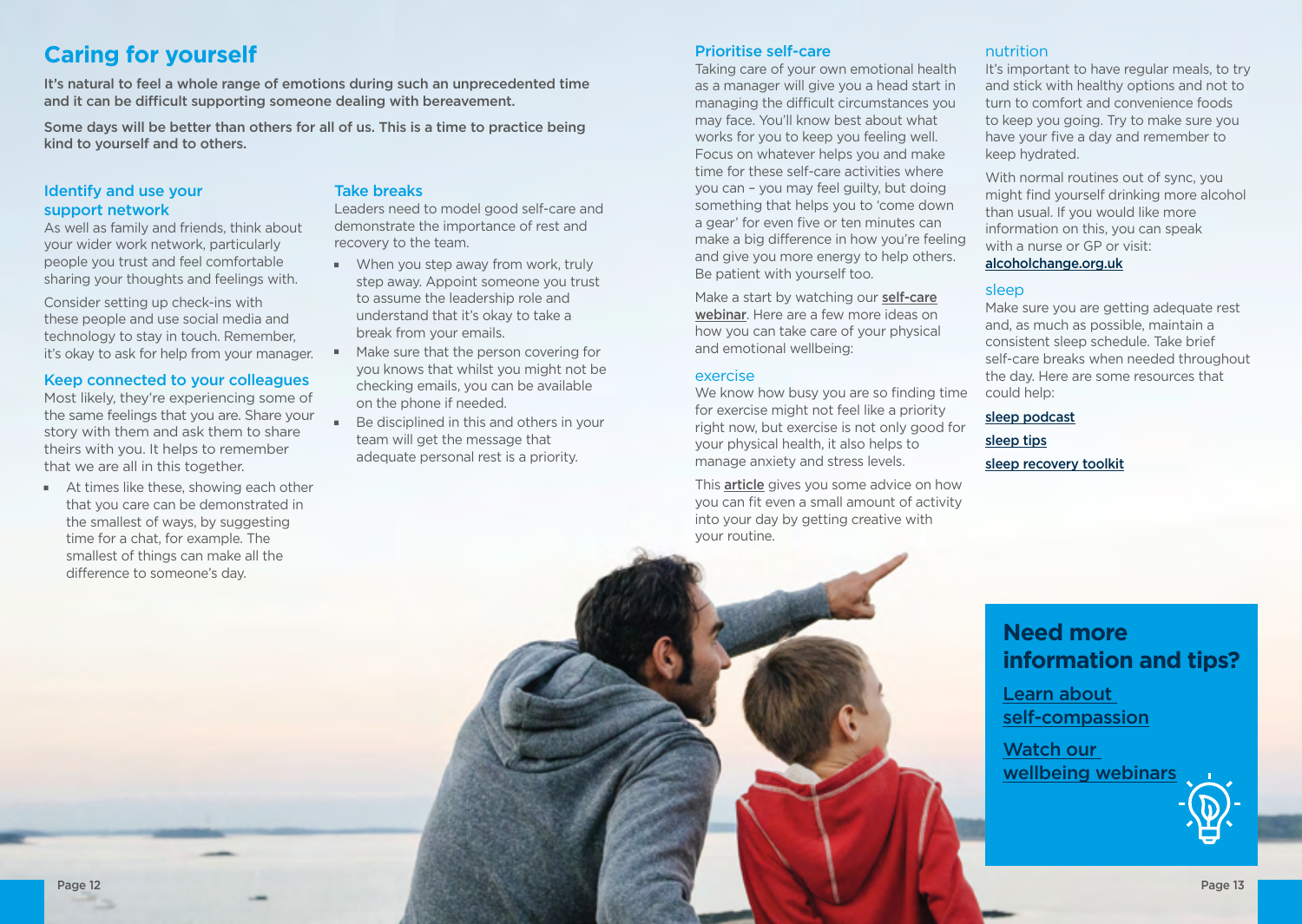## **Key contacts**

# **Employee assistance programme (EAP)**

24/7 support to help employees cope with a range of personal problems

Speak to our friendly team about arranging access for your people

**0345 600 3476** 

We may record or monitor our calls.

## **Cruse Bereavement care**

Support for children, young people and adults

# **0808 808 1677**

Monday and Friday 9.30am to 5pm Tuesday, Wednesday and Thursday 9.30am to 8pm (excluding bank holidays)

## **Bereavement Advice Centre**

Practical help when you need it most

## **0800 634 9494**

Monday to Friday 9am to 5pm

## **Mind**

Mental health information and support **0300 123 3393** 

Monday to Friday 9am to 6pm

## **The Samaritans**

Free 365 days a year, 24/7 support

**116 123**